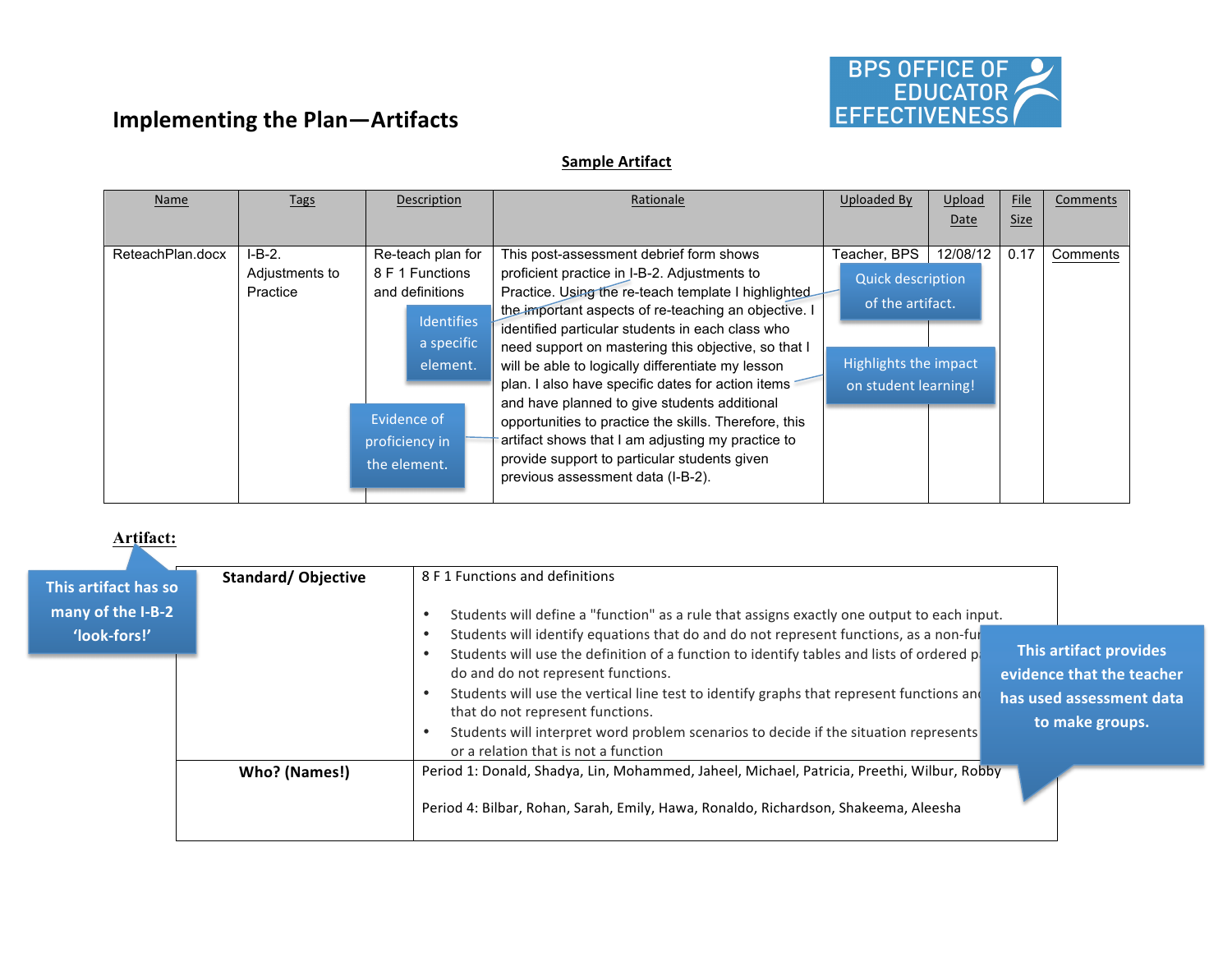

| When? (Dates!)       | Beginning Feb 4 <sup>th</sup>                                                                                                                                                                                                                                                                                                                                                                                                                                                                                                                                                                                                                                                                                        |
|----------------------|----------------------------------------------------------------------------------------------------------------------------------------------------------------------------------------------------------------------------------------------------------------------------------------------------------------------------------------------------------------------------------------------------------------------------------------------------------------------------------------------------------------------------------------------------------------------------------------------------------------------------------------------------------------------------------------------------------------------|
|                      | We have met collaboratively to map out an 8.F.1 unit. We will focus on being able to identify<br>functions and non-functions from analyzing graphs, tables, equations, and coordinate points. We<br>have created classwork assignments, close reading assignments, exit slips, and short ANET quizzes<br>to address this standard.                                                                                                                                                                                                                                                                                                                                                                                   |
| How? (Action steps!) | After analyzing our data and reflecting on our instruction 2 major pieces emerged. Students are<br>able to classify functions as linear or not, but they are not able to recognize other functions such as                                                                                                                                                                                                                                                                                                                                                                                                                                                                                                           |
|                      | quadratic or exponential when presented in a table or graph. If student<br>This section provides evidence of<br>rate of change in first differences they are classifying it as a non-functic<br>adjusting practice based on student<br>to be more explicit about classifying functions. We need to make stude<br>assessment data.<br>be a function it does not have to be linear. Therefore we plan to ask stu<br>linear functions and prove using a method other than constant rate of change that they are a<br>function. We plan to keep asking students to refer to the definition of a function: when one input<br>produces one specific output. We then want to connect that to a visual on a graph and table. |
|                      | Also we made a strategic decision to not teach the 'vertical line test' for functions on a graph. We<br>felt as though the function knowledge students demonstrated was very fragile and they were not<br>ready to make conceptual sense of why the vertical test works. We plan to re-visit functions on<br>graphs and connect this idea to the vertical line lest followed by practice.<br>We also realized that we did not offer students enough practice identifying a function or non-<br>function from a set of coordinate points. So we have developed more practice geared to this<br>concept.                                                                                                               |